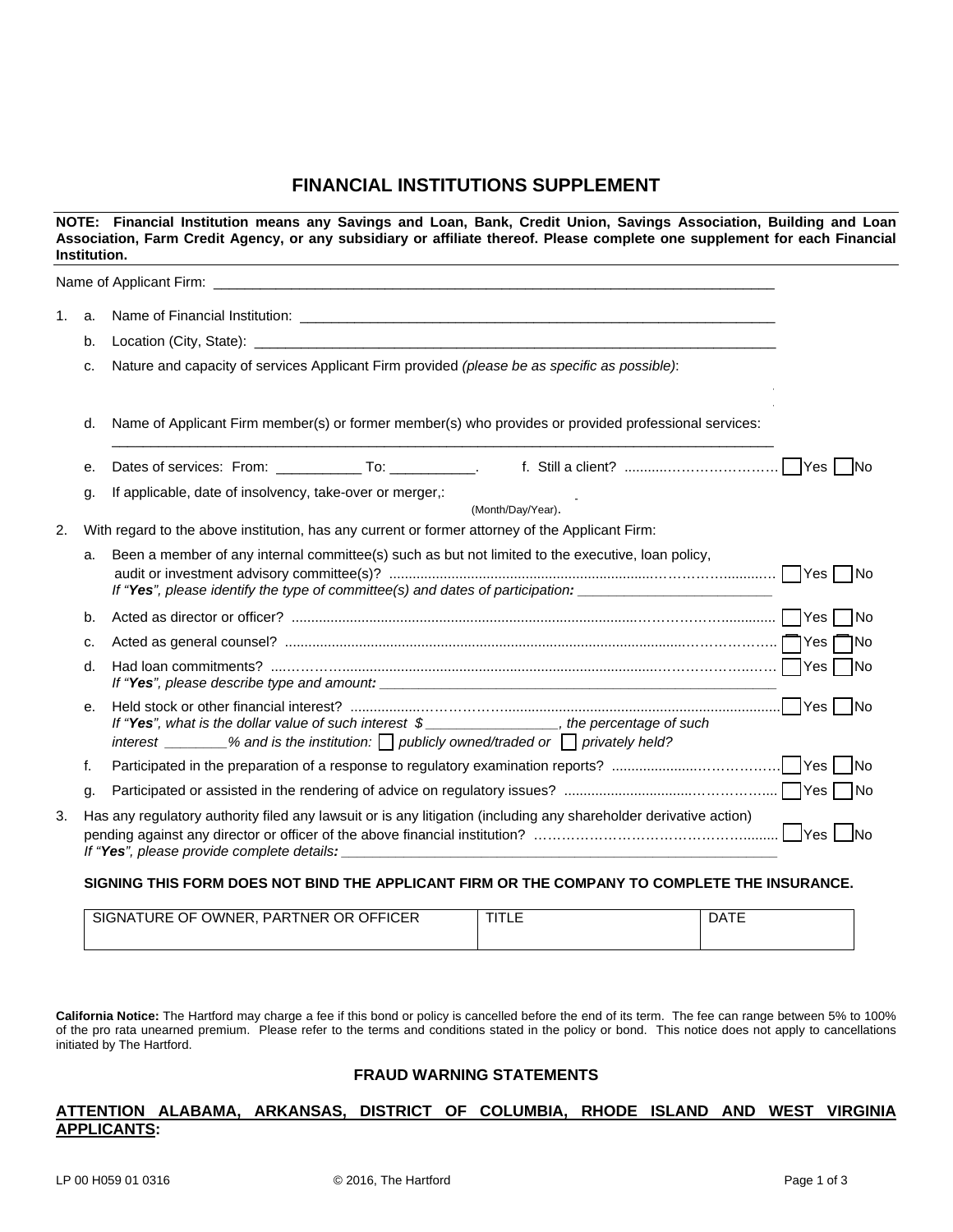**ANY PERSON WHO KNOWINGLY PRESENTS A FALSE OR FRAUDULENT CLAIM FOR PAYMENT OF A LOSS OR BENEFIT OR KNOWINGLY PRESENTS FALSE INFORMATION IN AN APPLICATION FOR INSURANCE IS GUILTY OF A CRIME AND MAY BE SUBJECT TO FINES AND CONFINEMENT IN PRISON.** 

**ATTENTION COLORADO APPLICANTS: IT IS UNLAWFUL TO KNOWINGLY PROVIDE FALSE, INCOMPLETE, OR MISLEADING FACTS OR INFORMATION TO AN INSURANCE COMPANY FOR THE PURPOSE OF DEFRAUDING OR ATTEMPTING TO DEFRAUD THE COMPANY. PENALTIES MAY INCLUDE IMPRISONMENT, FINES, DENIAL OF INSURANCE, AND CIVIL DAMAGES. ANY INSURANCE COMPANY OR AGENT OF AN INSURANCE COMPANY WHO KNOWINGLY PROVIDES FALSE, INCOMPLETE, OR MISLEADING FACTS OR INFORMATION TO A POLICY HOLDER OR CLAIMANT FOR THE PURPOSE OF DEFRAUDING OR ATTEMPTING TO DEFRAUD THE POLICY HOLDER OR CLAIMANT WITH REGARD TO A SETTLEMENT OR AWARD PAYABLE FROM INSURANCE PROCEEDS SHALL BE REPORTED TO THE COLORADO DIVISION OF INSURANCE WITHIN THE DEPARTMENT OF REGULATORY AGENCIES.** 

**ATTENTION FLORIDA APPLICANTS: ANY PERSON WHO KNOWINGLY AND WITH INTENT TO INJURE, DEFRAUD OR DECEIVE ANY INSURER FILES A STATEMENT OF CLAIM OR AN APPLICATION CONTAINING ANY FALSE, INCOMPLETE, OR MISLEADING INFORMATION IS GUILTY OF A FELONY OF THE THIRD DEGREE.** 

**ATTENTION KANSAS APPLICANTS: INSURANCE FRAUD IS A CRIMINAL OFFENSE IN KANSAS. A " FRAUDULENT INSURANCE ACT " MEANS AN ACT COMMITTED BY ANY PERSON WHO, KNOWINGLY AND WITH INTENT TO DEFRAUD, PRESENTS, CAUSES TO BE PRESENTED OR PREPARES WITH KNOWLEDGE OR BELIEF THAT IT WILL BE PRESENTED TO OR BY AN INSURER, PURPORTED INSURER, BROKER OR ANY AGENT THEREOF, ANY WRITTEN ELECTRONIC, ELECTRONIC IMPULSE, FACSIMILE, MAGNETIC, ORAL, OR TELEPHONIC COMMUNICATION OR STATEMENT AS PART OF, OR IN SUPPORT OF, AN APPLICATION FOR THE ISSUANCE OF, OR THE RATING OF AN INSURANCE POLICY FOR PERSONAL OR COMMERCIAL INSURANCE, OR A CLAIM FOR PAYMENT OR OTHER BENEFIT PURSUANT TO AN INSURANCE POLICY FOR COMMERCIAL OR PERSONAL INSURANCE WHICH SUCH PERSON KNOWS TO CONTAIN MATERIALLY FALSE INFORMATION CONCERNING ANY FACT MATERIAL THERETO; OR CONCEALS, FOR THE PURPOSE OF MISLEADING, INFORMATION CONCERNING ANY FACT MATERIAL THERETO.** 

**ATTENTION KENTUCKY, OHIO AND PENNSYLVANIA APPLICANTS: ANY PERSON WHO KNOWINGLY AND WITH INTENT TO DEFRAUD ANY INSURANCE COMPANY OR OTHER PERSON FILES AN APPLICATION FOR INSURANCE OR STATEMENT OF CLAIM CONTAINING ANY MATERIALLY FALSE INFORMATION OR CONCEALS FOR THE PURPOSE OF MISLEADING, INFORMATION CONCERNING ANY FACT MATERIAL THERETO COMMITS A FRAUDULENT INSURANCE ACT, WHICH IS A CRIME AND SUBJECTS SUCH PERSON TO CRIMINAL AND CIVIL PENALTIES.** 

**ATTENTION LOUISIANA, MAINE, TENNESSEE, VIRGINIA AND WASHINGTON APPLICANTS: IT IS A CRIME TO KNOWINGLY PROVIDE FALSE, INCOMPLETE OR MISLEADING INFORMATION TO AN INSURANCE COMPANY FOR THE PURPOSE OF DEFRAUDING THE COMPANY. PENALTIES MAY INCLUDE IMPRISONMENT, FINES OR A DENIAL OF INSURANCE BENEFITS.** 

**ATTENTION NEW MEXICO APPLICANTS: ANY PERSON WHO KNOWINGLY PRESENTS A FALSE OR FRAUDULENT CLAIM FOR PAYMENT OF A LOSS OR BENEFIT OR KNOWINGLY PRESENTS FALSE INFORMATION IN AN APPLICATION FOR INSURANCE IS GUILTY OF A CRIME AND MAY BE SUBJECT TO CIVIL FINES AND CRIMINAL PENALTIES.** 

**ATTENTION NEW HAMPSHIRE AND NEW JERSEY APPLICANTS: ANY PERSON WHO INCLUDES ANY FALSE OR MISLEADING INFORMATION TO THE BEST OF HER/HIS KNOWLEDGE ON AN APPLICATION FOR AN INSURANCE POLICY IS SUBJECT TO CRIMINAL AND CIVIL PENALTIES.** 

**ATTENTION MARYLAND APPLICANTS: ANY PERSON WHO KNOWINGLY OR WILLFULLY PRESENTS A FALSE OR FRAUDULENT CLAIM FOR PAYMENT OF A LOSS OR BENEFIT OR KNOWINGLY OR WILLFULLY PRESENTS FALSE INFORMATION IN AN APPLICATION FOR INSURANCE IS GUILTY OF A CRIME AND MAY BE SUBJECT TO FINES AND CONFINEMENT IN PRISON. WHERE APPLICABLE, AN INSURER MAY CANCEL A BINDER OR POLICY OR RECALCULATE THE PREMIUM FROM THE EFFECTIVE DATE OF THE POLICY DURING THE UNDERWRITING PERIOD.**